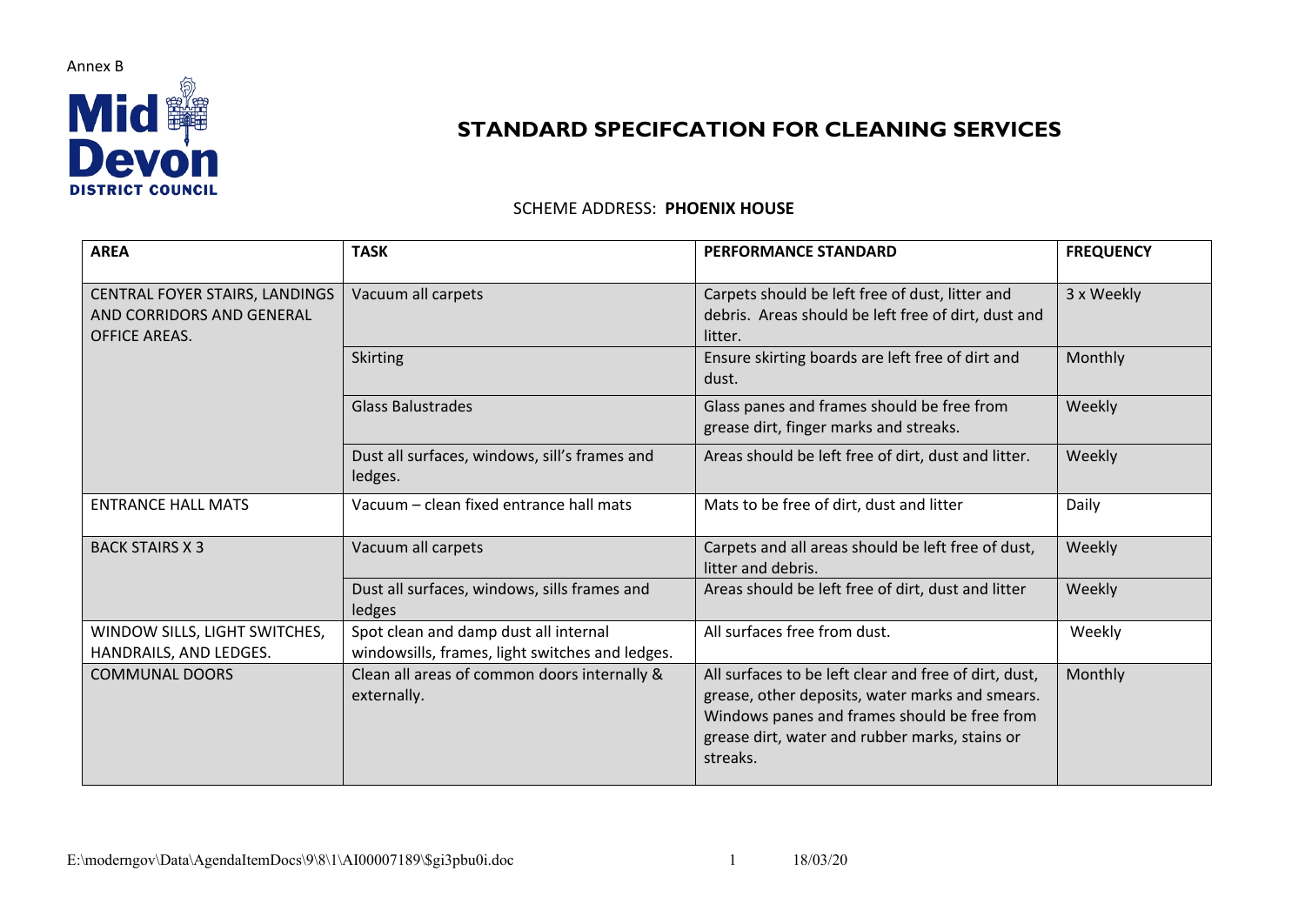| KITCHEN AREAS (ON ALL FLOORS<br>TO INCLUDE LIBRARY AREA)           | Clean and sanitize sink, fixture, counters and<br>tables                                                                                                                   | All surfaces should be left free of dirt, stain<br>marks.                                                                                                                                               | Daily      |
|--------------------------------------------------------------------|----------------------------------------------------------------------------------------------------------------------------------------------------------------------------|---------------------------------------------------------------------------------------------------------------------------------------------------------------------------------------------------------|------------|
|                                                                    | Empty/remove all bin liners and caddy liners<br>and replace liner                                                                                                          |                                                                                                                                                                                                         | Daily      |
|                                                                    | Refill paper products and washing up products<br>as necessary.                                                                                                             |                                                                                                                                                                                                         | Daily      |
|                                                                    | Sweep and wash floor                                                                                                                                                       | All surfaces should be left free of dirt, stain<br>marks.                                                                                                                                               | 3 x Weekly |
|                                                                    | Clean Fridge.                                                                                                                                                              | All surfaces should be left free of dirt, stain and<br>marks.                                                                                                                                           | Monthly    |
| <b>MEETING ROOMS</b>                                               | Vacuum carpet dust all surfaces, window sills &<br>ledges, empty bins.                                                                                                     | Carpets and all areas should be left free of dust of<br>litter and debris.                                                                                                                              | Daily      |
|                                                                    | Wipe all tables and work surfaces.                                                                                                                                         | Tables should be cleaned with a solution of water<br>and smear proof neutral cleaning agent. To be<br>left dry and free of stains.                                                                      | 3 x Weekly |
|                                                                    | Dust all chairs                                                                                                                                                            | Chairs should be free of all dust and dirt.                                                                                                                                                             | Monthly    |
| TOILETS (GROUND FLOOR TO<br>INCLUDE LIBRARY, 1ST AND 2ND<br>FLOOR) | Clean and sanitize fixtures, under seats, mirrors,<br>sinks, counters and tiled areas under hand<br>dryers. Clean commodes and urinals inside and<br>out including flange. | Using appropriate cleaning products all surfaces<br>to be left clear and free of dirt, dust, grease and<br>other deposits.                                                                              | Daily      |
|                                                                    | Refill paper products and soap dispenser as<br>necessary.                                                                                                                  |                                                                                                                                                                                                         | Daily      |
|                                                                    | Sweep and wash floor                                                                                                                                                       | All surfaces should be left free of dirt & stain<br>marks.                                                                                                                                              | Daily      |
| <b>COMMUNAL TOILETS &amp; DISABLED</b><br><b>TOILETS</b>           | Floors should be swept and washed. SINK and<br>toilet bowl and all pipe work dust and cleaned.                                                                             | Bleach & other appropriate cleaners to be used.<br>Floors should be left dry and free all stains. An<br>industrial toilet block should be placed in each<br>toilet bowl, as and when previous runs out. | Daily      |
| <b>COMMUNAL AREAS</b>                                              | Doorframes, ceilings, stairwells, light fittings                                                                                                                           | High dust for cobwebs.                                                                                                                                                                                  | Monthly    |
| <b>COMMUNAL WINDOWS IN ALL</b>                                     | Clean all internal glass                                                                                                                                                   | Windows panes should be free from grease, dirt,<br>water and rubber marks, stains or streaks.                                                                                                           | Monthly    |
| <b>LIFT</b>                                                        | Sweep and wash lift floor and wipe clean all<br>mirrored surfaces and handrail.                                                                                            | All surfaces should be left free of dirt, stain<br>marks.                                                                                                                                               | Weekly     |
| <b>COMMUNAL SHOWERS</b>                                            | Sweep and wash floor, clean and sanitize                                                                                                                                   | Using appropriate cleaning products wash all                                                                                                                                                            | Weekly     |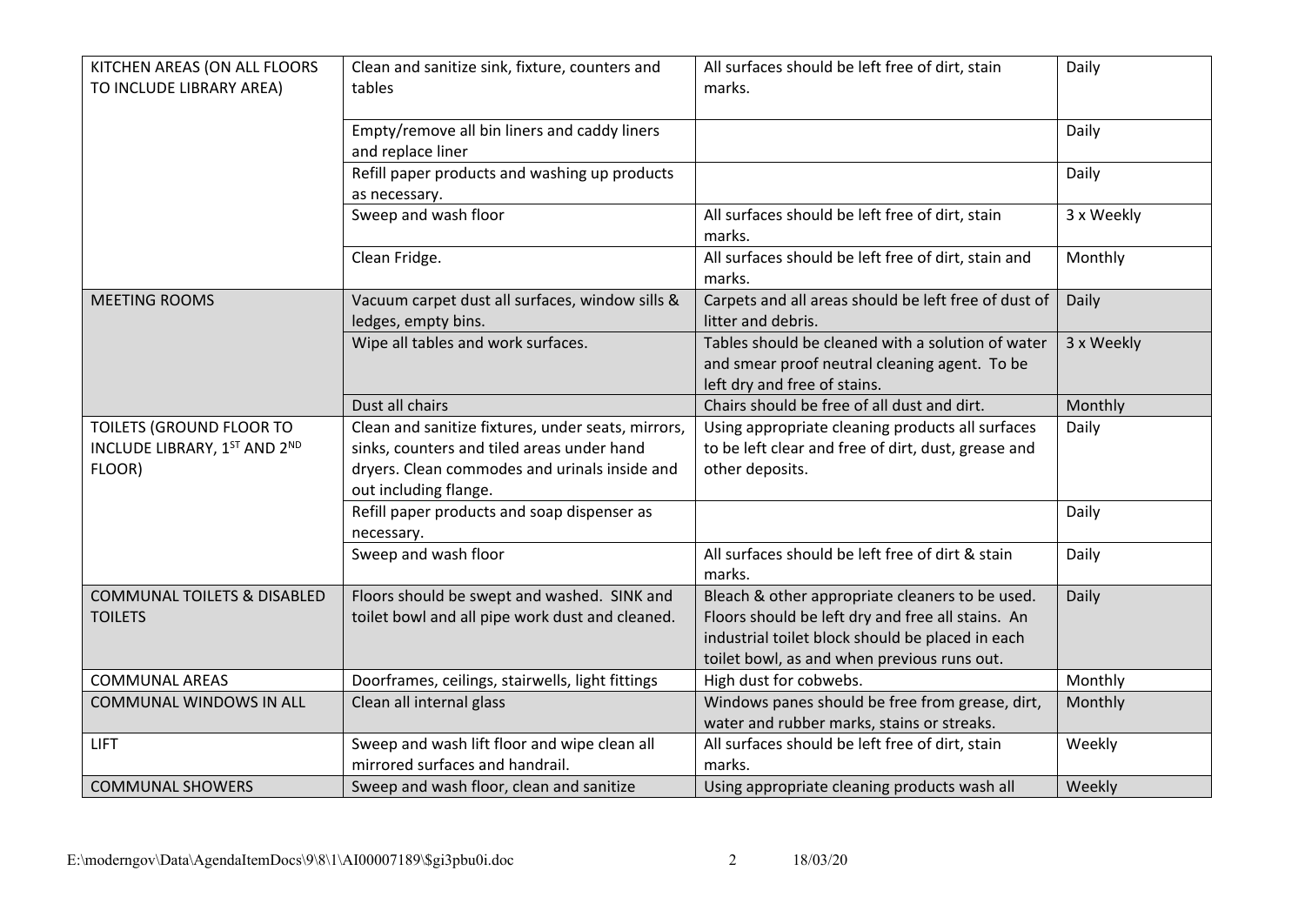|                     | fixtures and surfaces.                          | surfaces and leave free of all dirt, marks and       |                     |
|---------------------|-------------------------------------------------|------------------------------------------------------|---------------------|
|                     |                                                 | stains.                                              |                     |
| <b>DWP AREA</b>     | Vacuum carpet dust all surfaces, window sills & | Carpets and all areas should be left free of dust of | Daily               |
|                     | ledges, empty bins.                             | litter and debris. Rubbish/recycling to designated   |                     |
|                     |                                                 | area and replace liners.                             |                     |
|                     | Sweep and wash entrance hard floor area         | All surfaces should be left free of dirt & stain     | Daily               |
|                     |                                                 | marks.                                               |                     |
|                     | Dust and polish all flat surfaces               | To include Ann Woodman room table, public            | Daily               |
|                     |                                                 | computer desks, customer information table and       |                     |
|                     |                                                 | filing cupboards. All surfaces should be left free   |                     |
|                     |                                                 | of dirt, stain marks.                                |                     |
|                     | Wipe Down Customer Sofas                        | All surfaces should be left free of dirt & stain     | Daily               |
|                     |                                                 | marks.                                               |                     |
|                     | <b>Glass Desk Partitions</b>                    | Glass panes and frames should be free from           | <b>Twice Weekly</b> |
|                     |                                                 | grease dirt, finger marks and streaks.               |                     |
|                     | Wipe Down White & Burgundy customer chairs      | All surfaces should be left free of dirt & stain     | Weekly              |
|                     |                                                 | marks.                                               |                     |
|                     | Wipe Down                                       | Floor surfaces under windows (not carpeted),         | Monthly             |
|                     |                                                 | skirting boards, doorframes, light fittings, high    |                     |
|                     |                                                 | cobwebs.                                             |                     |
| <b>LIBRARY AREA</b> | Dust and polish all flat surfaces               | To include visitor computer areas, book shelves      | Weekly              |
|                     |                                                 | (including tops of bookshelves) and any other flat   |                     |
|                     |                                                 | surface                                              |                     |
| <b>OTHER</b>        | General cleaning tasks                          | To assist with the good cleansing upkeep of the      | <b>OTHER</b>        |
|                     |                                                 | building.                                            |                     |

**Please note the following: -**

- 1. The contractor shall provide, run and maintain suitable machinery & tools in accordance with the manufacturer's instructions and health and safety **recommendations for safe use, for cleaning services, at no additional cost.**
- **2. The contractor shall provide appropriate cleaning materials**
- 3. The contractor will be required to submit Health and Safety monitoring sheets for each visit (see attached), which will be submitted with monthly invoices for works undertaken, each equal to 1/12th of the annual contract value ( + the cost of any additional works approved by the Property Services Team).